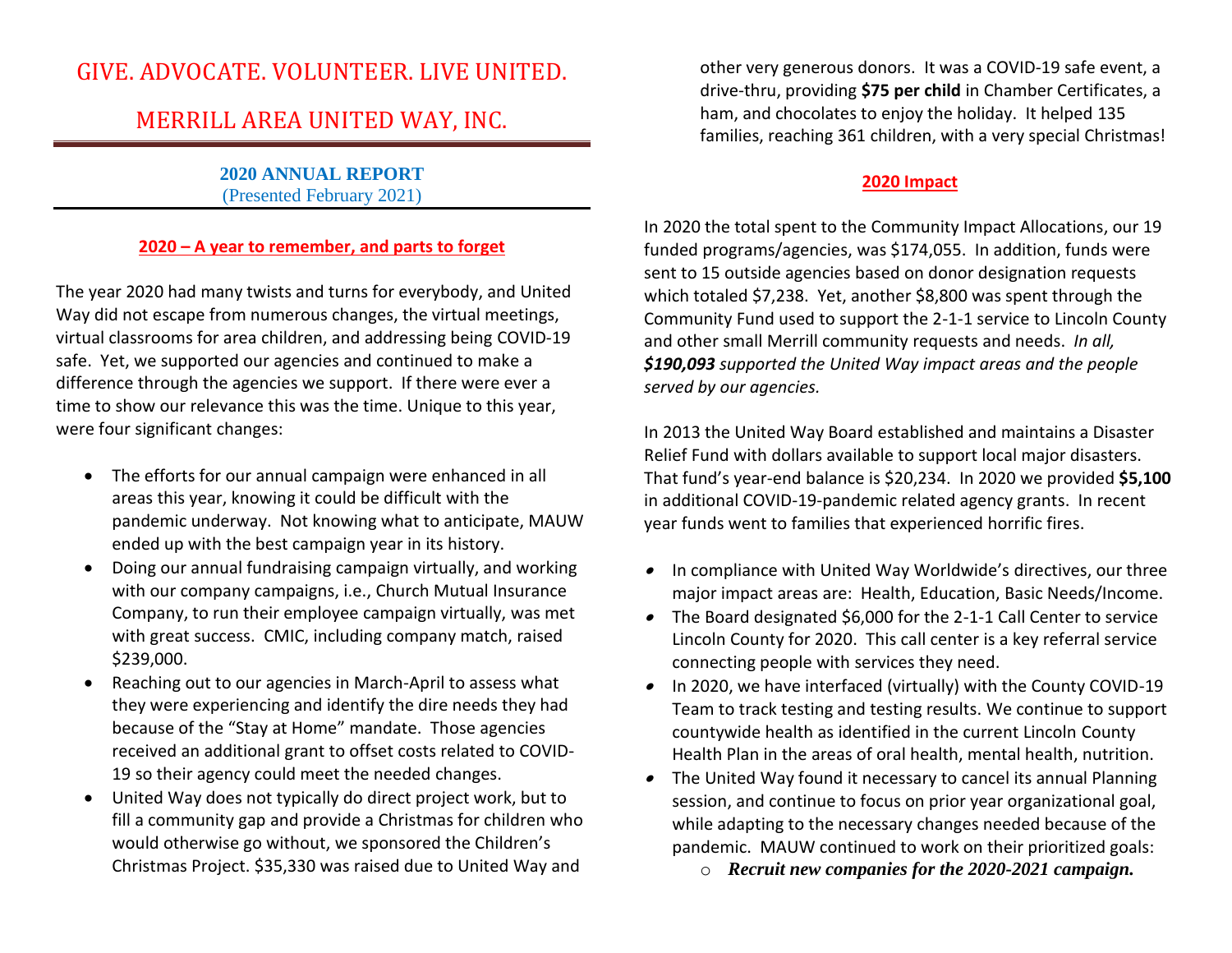- o *Collect and communicate impact stories from agencies.*
- o *Build relationships with our community agencies.*

**\_\_\_\_\_\_\_\_\_\_\_\_\_\_\_\_\_\_\_\_\_\_\_\_\_\_\_\_\_\_\_\_\_\_\_\_\_\_\_\_\_\_\_\_\_\_\_\_\_\_\_\_\_\_\_\_\_\_\_\_\_\_\_\_\_\_\_\_**

- • We brought on additional business donors and increased our individual giving.
- • The Board of Directors virtually visited our funded agencies to gain a better understanding of their programs. This relationship is beneficial to both the Board and our agency representatives.
- Through the Community Fund we supported several requests, but with so many efforts and events cancelled the requests fell off for some projects.
- Allocation Teams met in November. The teams reviewed midyear progress of all impact programs and evaluated the 19 submitted agency allocation applications for 2021 funding. Due to the outstanding campaign, MAUW was able to meet all agency requests plus some additional funds.
- Regular monthly articles ran in the Foto News to highlight United Way and the services supported.
- Media releases and interviews were done throughout the year.
- Two Board volunteers continue to enhance the United Way Facebook page and upgrade our website at merrillareaunitedway.org. Donors can contribute through PayPal on our site.
- All United Way funded agencies provided a mid-year report demonstrating how they impact their clients with the dollars provided by United Way. The agencies were very creative with their virtual outreach efforts during this pandemic year.
- In December, concluding the most successful campaign to date, the Board approved **\$213,825 for 2021** allocations to agencies: an increase over the 2020 amount of \$174,055, or **a 23% bump from 2020.**

## **2020 OPERATIONS**

• Merrill Area United Way has complied with all United Way Worldwide compliance measures, filing all required documents

and the very vigorous reporting. These included the annual Membership Certification and the Data Base II reports. *United Way Worldwide has annually acknowledged and credentialed our organization for meeting the standards of excellence.*

- The United Way 2019 finances were audited by Kerber Rose CPA's. MAUW met with acceptable accounting standards.
- All appropriate federal and state tax reporting were completed.
- Additionally, the Board ensures that all insurances are carried.
- Full oversight of all related employee records, tax reporting and filings are also accounted for.
- The Wisconsin Department of Finance Annual Report and Wisconsin Form 1952, and other State Credentials were filed by deadlines.
- Executive Director Olsen actively participated in organizational development programs virtually in 2020 through United Way Wisconsin and the Central WI United Way Director meetings. She serves on the Wisconsin United Way Board of Directors.
- So many programs were cancelled this year, limiting our participation.
- Our internet service provider changed mid-year, forcing some other changes – including our email address. It is now [Delores.Olsen@merrillareaunitedway.org.](mailto:Delores.Olsen@merrillareaunitedway.org)

## **2020 AGENCY INFORMATION**

- United Way funds programs that impact people's health; education; and meeting their basic needs of food, shelter, electricity, and heat. Each agency/program brings important, necessary services to our local people in need. *Here is a brief glimpse of a few services:*
- Big Brothers/Big Sisters has two Merrill programs; School-based and Community-based. They match adult and/or high school students (bigs) with younger kids (littles) to give them a stable portion of time to talk, interact, do special activities with. Another program called Bigs with Badges, matches police and fire department officers with kids. 71 kids are served in Merrill.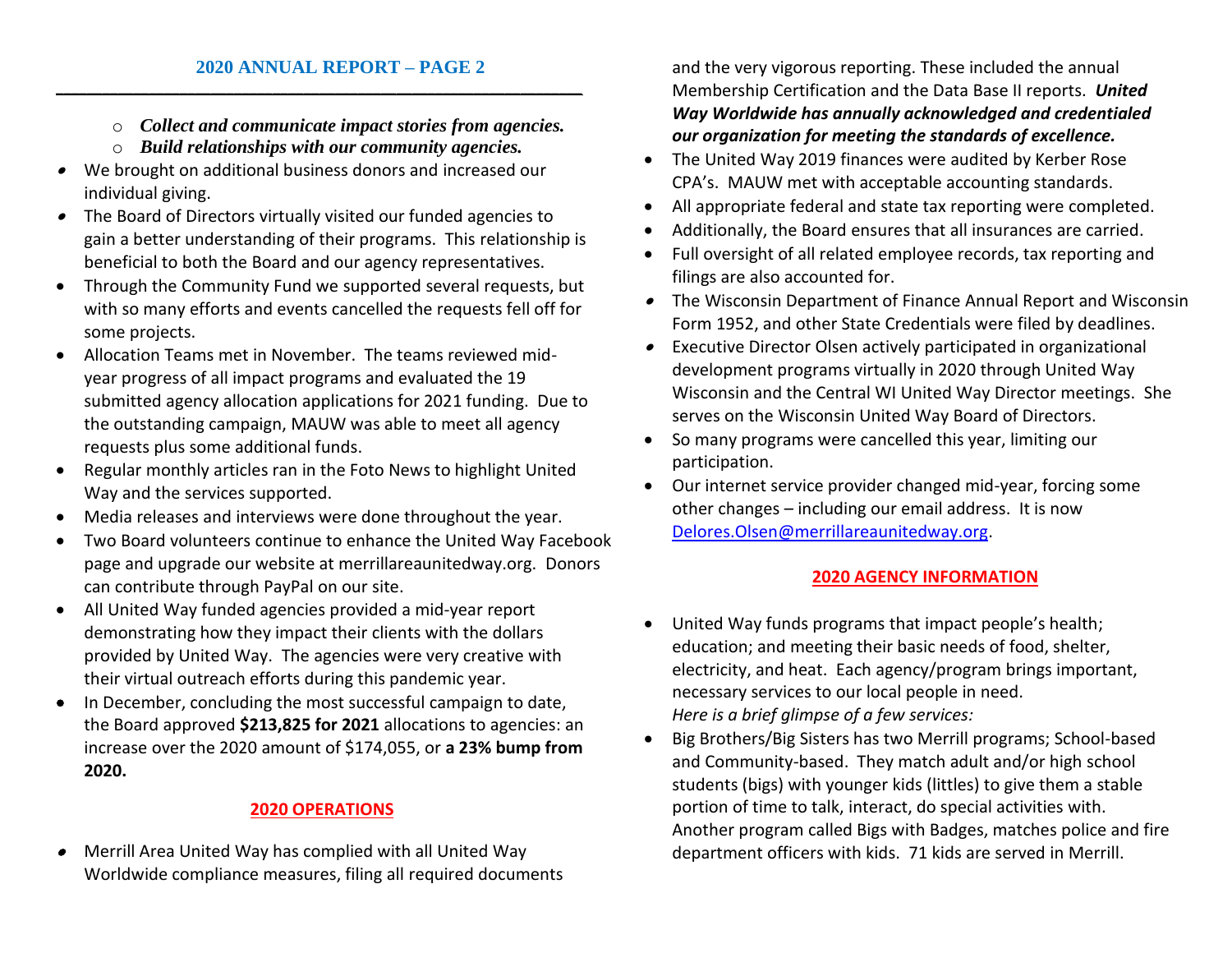## **2020 ANNUAL REPORT – PAGE 3**

- The Alzheimer's Association increases awareness about Alzheimer's and dementia to enable early detection through education programs; offer consultations, information, and referral services through a 24/7 helpline; assists in forming support groups; and helps caregivers. An estimated 35-40 families are served through the helpline, and 10 through personalized, individual care consultations.
- Since March 4, 2019 the Merrill Community Homeless Center, Inc., a not-for-profit organization, has operated and is known as MAC Home. They have now provided over 2,200 safe stay nights for clients – impacting over 190 people, of which about 20% are children. For the security and safety of all, they have a trained staff person on premises 24/7/365 days.
- MAUW also funds another homeless shelter called Our Sister Place in Tomahawk.
- Healthy Minds for Lincoln County is a coalition supporting healthy choices regarding alcohol, drugs, and vaping and the effects these vices have on the social and emotional well-being of teens and others. Services are available to all Lincoln County residents. United Way dollars fund 1) Parent Pact 2) Promotion of Know (parent information and resources) 3) Mock Teen Bedroom and 4) Social Norms Project.
- HAVEN provides a wide range of services, including shelter, to individuals and families affected by domestic violence and sexual assault. HAVEN can house up to 24 individuals in 6 rooms. HAVEN provides unduplicated services to an estimated 300 plus people a year, about 30% children.
- So many agencies, 1,000's of successful stories!
- With many of the United Way funded agencies, volunteer opportunities are available. Visit their websites for more information.

## **2020 INITIATIVES**

- Continue MAUW marketing momentum including ongoing development of the United Way website and Face Book page to increase usage, value, links, and focus on user ease.
- Recruit more agency clients and directors to share success stories about improving and changing lives of those receiving United Way support.
- CMIC worked with United Way to bring in 3 agency representatives and volunteers to develop a campaign video telling agency stories. This was virtually sent to all employees and can be viewed on the MAUW website.
- Although on the back burner in 2020, going forward our Endowment Fund Committee will continue to work on the development of an endowment fund through United Way to support local efforts. Information gathering is underway.
- The Board hosted a catered, socially distanced Agency Appreciation Picnic to acknowledge the great work done by our supported agencies.

## **2020 APPRECIATION**

- The United Way extends a heartfelt Thank You to Linda Murray & Associates and Reindl Printing for assisting MAUW with our annual marketing and campaign pieces.
- The Merrill Foto News and BlueJay 730 AM have been wonderful media partners.
- Special thanks to Pat Burg and Joe Breaman II for maintaining and managing our website and Facebook.

*The Merrill Area United Way Board of Directors continues to seek improvements for the organization to better meet the needs of the Merrill community and our area people. The Board of Directors deserves a debt of gratitude for their ongoing work and dedicated*